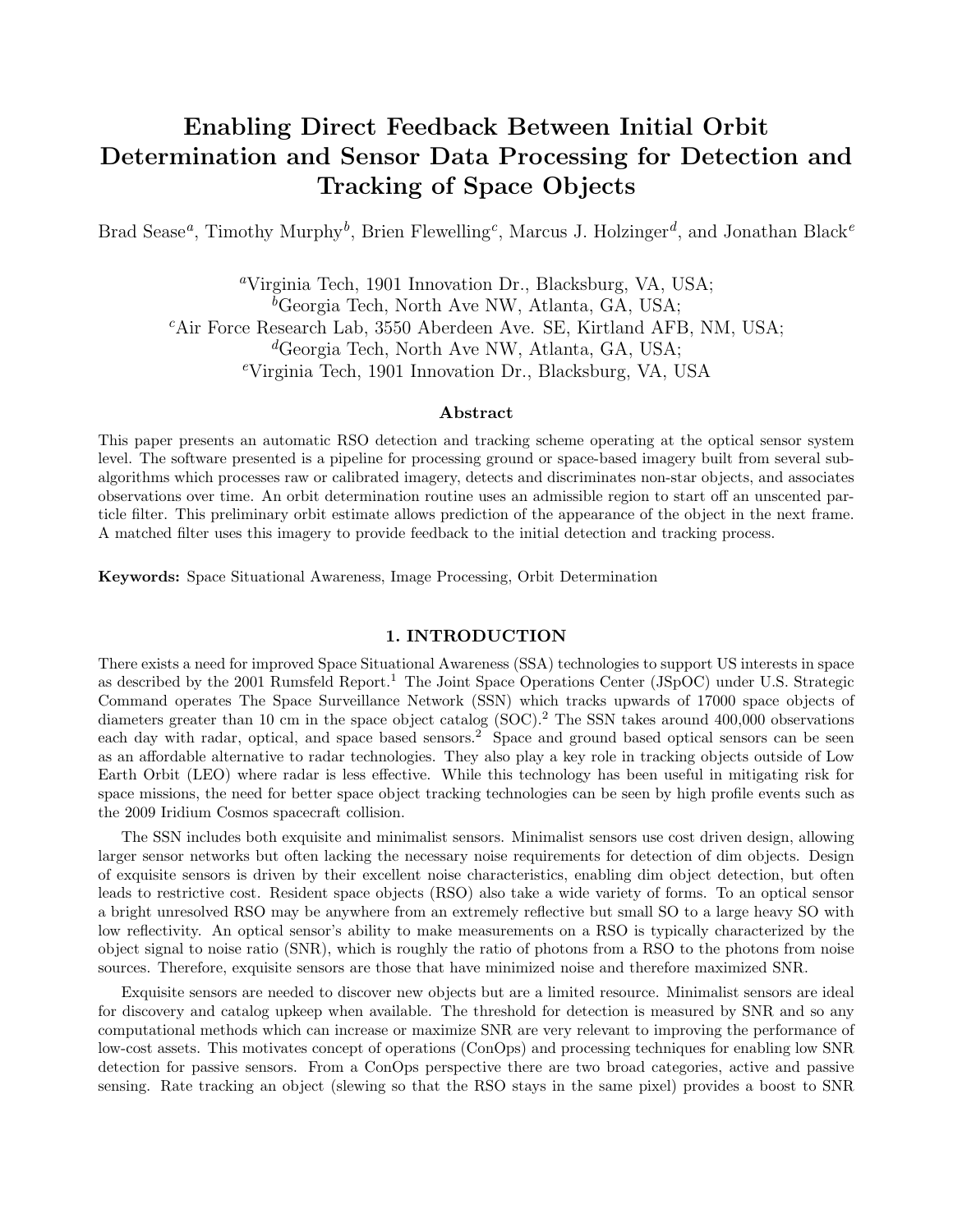by allowing the photons from an objects to all fall in the same few sensor pixels. The catch to tracking is that without good knowledge of the RSO's orbit, active sensing is difficult. Sidereal stare sensing is therefore necessary during RSO discovery, that is, finding RSO not already in the SOC. With sidereal stare sensing, there exist processing solutions to allow low SNR detections. The matched filter (MF) is a signal processing filter which provides optimal SNR gain. It can be applied to images with low SNR signals to increase detections, but requires prior knowledge of signal shape.<sup>3</sup> A MF requires a template for the predicted signal shape which further requires orbital knowledge of some type. The saving grace is that MF implementation can be possible with very limited orbital knowledge.<sup>4</sup>

In current optical SSA applications, tracking, image processing, and orbit determination (OD) are often disjoint processes. In the standard tracking process, measurements are taken on an object without any online orbit update. Then, after tracking and data collection are complete, orbital parameters are estimated via a batch process or multiple hypothesis filter type method. If the entire process of tracking, image processing, and OD are combined, there exist ways to improve this algorithm through real-time feedback. The work presented here serves to demonstrate an algorithm for providing direct feedback between sensor-level analysis and orbit determination processes. Further, we aim to show that these typically distinct processes become more robust with direct feedback.

The Generalized Electro-Optical DEtect, Track, Identify, and Characterize Application (GEODETICA) is a tool that aims to incorporate a variety of SSA image processing, estimation, and tasking tools into one streamlined application. The first goal of GEODETICA is to integrate tracking, orbit determination, and image processing into one application to enable inter-connectivity and feedback. This paper in particular will demonstrate this through a standard tracking process enhanced with orbit determination enabled matched filtering. GEODETICA also aims to explore more general ways to implement SSA software to allow less restrictive ConOps.

The paper will first present an algorithm that merges sensor-level image processing with on-line orbit determination. This will include discussion of an image point tracker built on a bank of Kalman filters with frame-to-frame association enabled by a global nearest neighbor process, an unscented particle filter for orbit determination, and a matched filter process designed to augment the point tracker. The results presented in the paper show that the sensor-level measurement process benefits from an on-line orbit estimate by enabling more measurements. We demonstrate the algorithm is capable of observing difficult-to-track objects such as spinning spacecraft. The algorithm additionally enables us to hand-off to lower fidelity sensors to free up primary sensors for high-priority targets.

### 2. METHODOLOGY

#### 2.1 Object Tracking & RSO Discrimination

The GEODETICA process begins with a source extraction routine operating on a single image. The source extraction routine relies on a process known as edge detection to detect objects. Edge detectors highlight regions in an image where strong 1-directional gradients exist.<sup>5</sup> This is a powerful tool for space-based imagery because both stars (point-sources) and streaks exhibit a strong edge response. GEODETICA specifically uses the method of phase congruency due to its robustness to image gradients and normalized response range between  $0$  and  $1<sup>6</sup>$ We threshold the phase congruency edge response at a user-defined level and centroid all of the contiguous regions remaining.<sup>7</sup> We run this source extraction routine for each successive image and use that data to inform the rest of the GEODETICA routine.

The standard GEODETICA object tracking code is built on the approximate pin-hole camera model. The projection  $T : \mathbb{R}^3 \to \mathbb{R}^2$  is given by the Collinearity equation,<sup>8</sup>

$$
\left(\begin{array}{c} x \\ y \end{array}\right) = -\frac{f}{Z} \left(\begin{array}{c} X \\ Y \end{array}\right) \tag{1}
$$

where f is the focal length of the optical system,  $(X, Y, Z)$  is the coordinate of an imaged particle in the non-inertial reference frame fixed to the camera boresight, and  $(x, y)$  designates the corresponding image-plane coordinate. With this simplified model we are able to examine the expected motion profile for certain objects within a camera's field of view (FOV). Point sources extracted from space-based imagery typically correspond to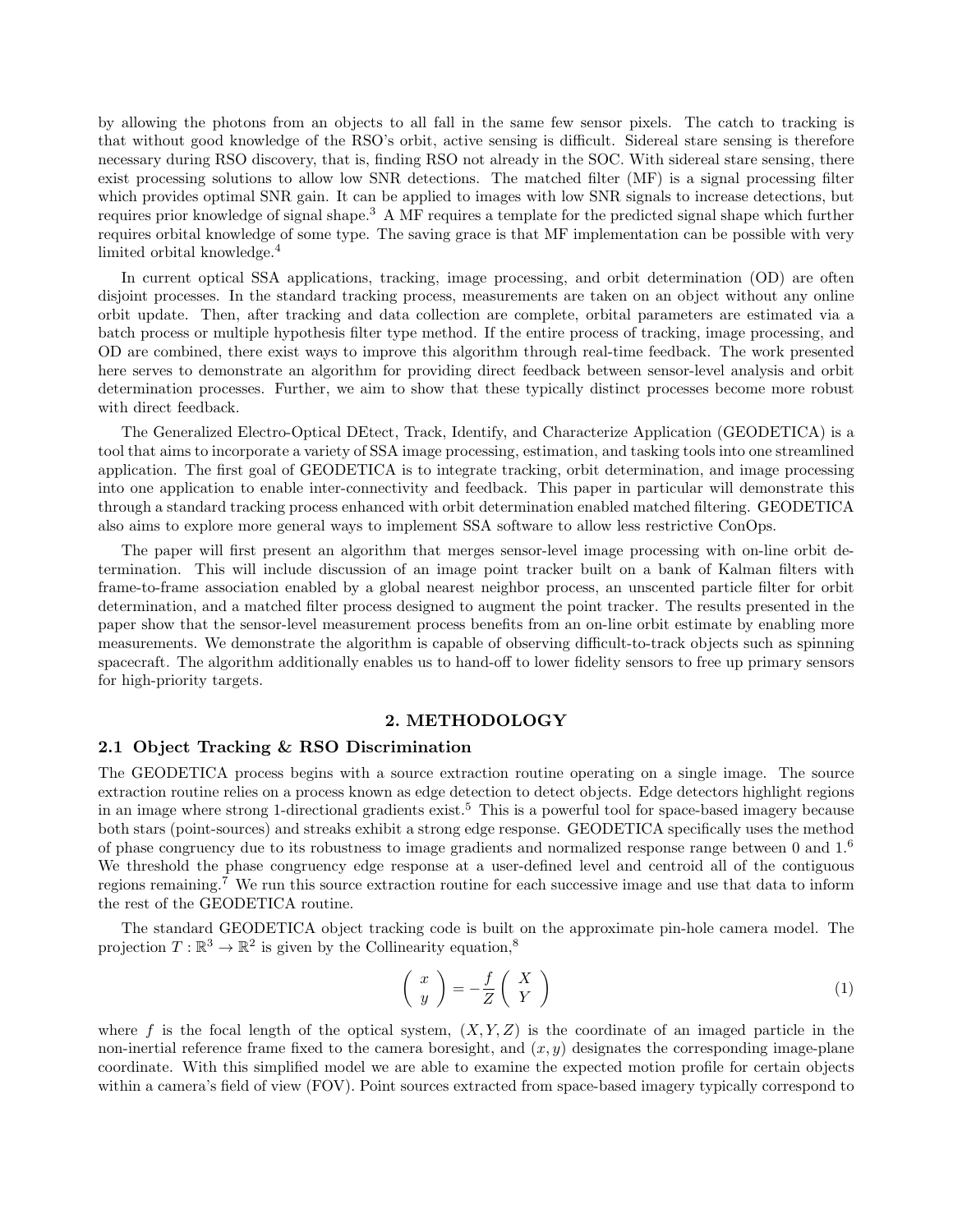either stars or other resident space objects (RSOs). With this knowledge, we make some assumptions about the type of motion we expect for a particular object. The proper motion of a star is on the order of milliarcseconds per year  $(mas/yr)^{9}$ . Therefore, we assume that the motion of a star signal in the image plane is completely defined by the attitude dynamics of the sensor. If we further assume that the angular rate of the sensor is approximately constant over the integration time of the camera, then we are able to project the angular kinematics through the Collinearity equation. With a small field of view assumption we can cancel terms to arrive at an approximate motion model of the form

$$
\begin{pmatrix}\n\dot{x} \\
\dot{y}\n\end{pmatrix} \approx \begin{pmatrix}\n0 & \omega_3 \\
-\omega_3 & 0\n\end{pmatrix} \begin{pmatrix}\nx \\
y\n\end{pmatrix} + f \begin{pmatrix}\n\omega_2 \\
-\omega_1\n\end{pmatrix}
$$
\n(2)

where  $(\omega_1, \omega_2, \omega_3)$  is the inertial angular rate of the sensor. Note that, for a constant angular rate, this is a linear motion model expressed entirely in the image plane. Now, for any star we localize in the image plane, our measurement model is simply

$$
h(x,y) = \left(\begin{array}{c} x \\ y \end{array}\right) \tag{3}
$$

In other words, with our motion model expressed entirely in the image plane, the corresponding measurement model is a direct measurement of the system states. It is trivial to verify that this system is fully observable. A similar derivation follows for the motion model corresponding to RSOs. For a particular RSO, the apparent motion of the object is not necessarily negligible, as it was in the case of stars. Therefore we require a model that captures a broader range of motion profiles. For RSOs, then, we consider a translational motion model in the body-fixed reference frame of the sensor. With the proper choice of acceleration inputs this model perfectly captures orbital motion. When we project this dynamic model into the image plane through Equation 1, however, we find that, for distant objects, these accelerations can be approximated as zero. Thus we arrive at a motion model for RSOs, described as the "general" motion model, given by

$$
\begin{pmatrix} \dot{x} \\ \dot{y} \\ \ddot{x} \\ \ddot{y} \end{pmatrix} = \begin{bmatrix} 0 & 0 & 1 & 0 \\ 0 & 0 & 0 & 1 \\ 0 & 0 & 0 & 0 \\ 0 & 0 & 0 & 0 \end{bmatrix} \begin{pmatrix} x \\ y \\ \dot{x} \\ \dot{y} \end{pmatrix}
$$
 (4)

which describes translational motion in the image plane. As in the case of the star motion model, we have obtained an expression for linear dynamics expressed fully within the image plane. For a point source localized in the image plane, our measurement model for this system is

$$
h(x,y) = \begin{bmatrix} 1 & 0 & 0 & 0 \\ 0 & 1 & 0 & 0 \end{bmatrix} \begin{pmatrix} x \\ y \\ \dot{x} \\ \dot{y} \end{pmatrix} \tag{5}
$$

In this motion model, the state contains image-plane velocities in addition to the  $(x, y)$  coordinates. Thus for the general model we do not measure the full state – only the position substates. It is simple to verify, however, that for the general system the observability matrix is full-rank and the system is fully observable. It should be noted that because a typical measurement is taken over an non-zero exposure time, information can be collected on the rates of the object. This information is currently not used by the GEODETICA algorithm but could be incorporated in future improvements.

The heart of the GEODETICA process is a bank of multiple-hypothesis Kalman filters – one for each detected object – which filter the image-plane states according to these motion models.<sup>8</sup> For each sequential image frame, any uncorrelated detection initiates a new track. Each new track contains two possible hypotheses: the dynamics of the corresponding object evolve according to either the star motion model or the general motion model. Initial uncertainty, measurement noise, and process noise are all user-defined parameters based on the expected performance of the optical system. Currently, objects are initiated with a positional uncertainty defined by the expected localization performance of our algorithm on the particular optical system it is operating on. For the translational model, we assume an initial estimate of zero velocity with a large uncertainty, due to the fact that we have no velocity knowledge until a secondary detection has been made. The choice of initial covariance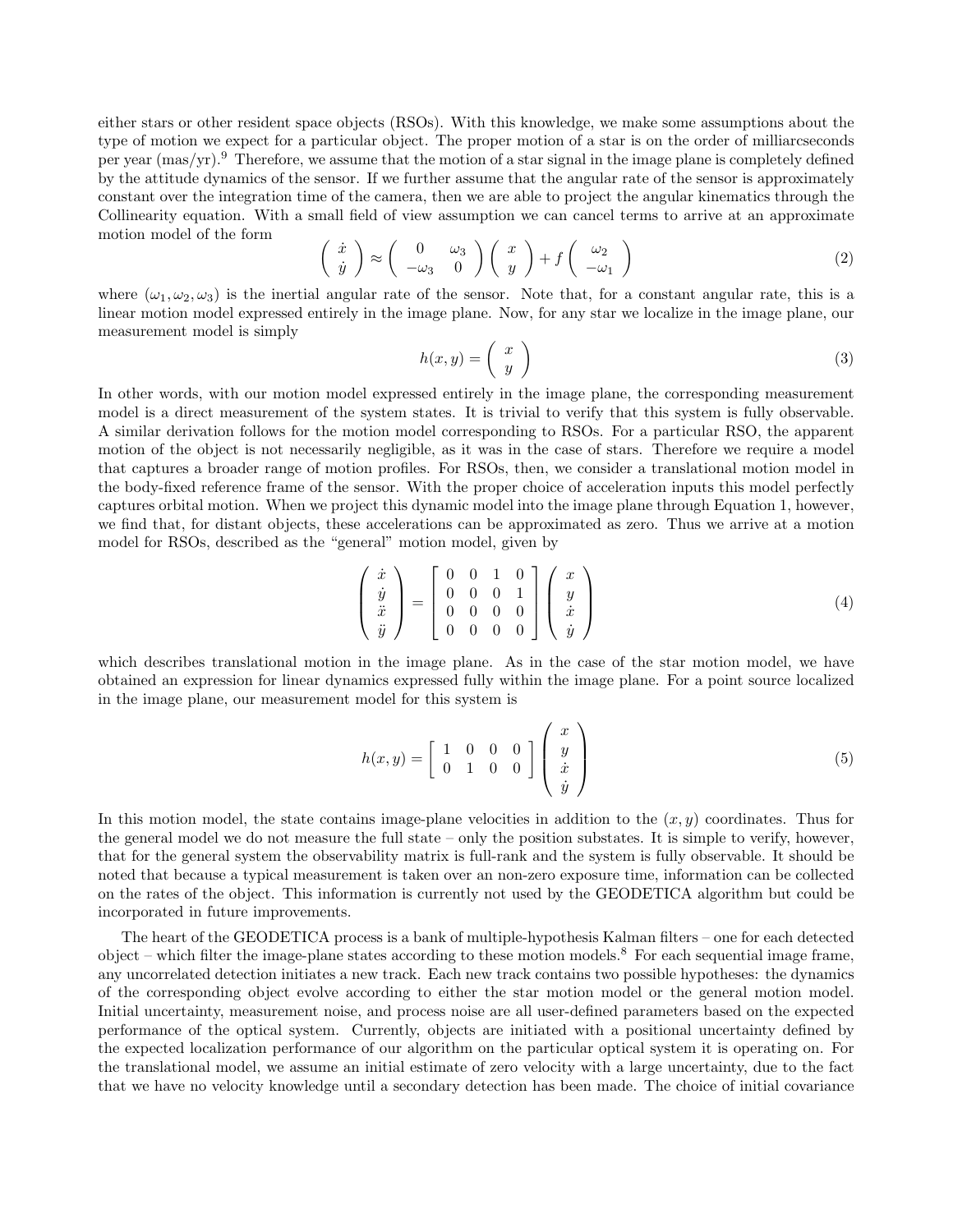for the translational model is a trade-off between the ability to detect fast moving objects and prevention of false associations in crowded fields. A small user-defined process noise is added to both models to account for approximation error and other small disturbances.

We propagate all tracks forward for each frame-to-frame time interval and then perform a global nearestneighbor (GNN) data association process.<sup>10</sup> This means that each track is associated with the measurement nearest to its predicted location. Further, no two tracks can share a measurement, so the closest track to a given measurement "wins" while the other is considered unassociated. Only multiple hypotheses for the same object can associate with a measurement simultaneously.

Hypotheses are pruned with the first successful measurement association after the track is initiated. The algorithm conservatively assumes that if the star motion model makes a successful association, then the corresponding object must follow that model. Even if the general model simultaneously associates with a measurement, the algorithm accepts only the star motion hypothesis. On the other hand, if the general model makes an association while the star motion model does not, then the algorithm accepts the general model for that object. We perform general pruning of outdated tracks according to an uncertainty threshold. When the position uncertainty of a track grows beyond the bounds of a user-defined threshold, that track is considered "lost" and discarded.

Throughout this process, we have some indication as to which objects are stars and which are RSOs, however some ambiguity remains. Though we assume that objects associated with the star motion model are stars, it is possible for a star to correctly match with the general motion model. We see from Equation 2 that for  $\omega_3 = 0$ , a star's motion is perfectly captured by the general motion model. So, while we can say that an object following the star motion model is not an RSO, we cannot say that an object following the general model is an RSO. Thus we perform a further discrimination process to separate objects with apparent motion relative to the stellar background. This secondary process utilizes an estimate of the frame-to-frame rotation of the sensor.<sup>11</sup> This can either be provided by an on-board gyroscope or estimated on-line from the ensemble motion of the objects in the frame. The latter option relies on the assumption that most of the objects in any particular image are stars. From an estimate of the frame-to-frame rotation, we are able to compute the residuals for each object as

$$
\epsilon_i = \left\| \boldsymbol{b}_i - \hat{A} \boldsymbol{a}_i \right\|_2 \tag{6}
$$

where  $b_i \in \mathbb{R}^3$  denotes the body-fixed unit vector of the *i*th object in the previous image,  $a_i \in \mathbb{R}^3$  is the bodyfixed unit vector of the *i*th object in the current image, and  $\hat{A}$  is the estimated rotation of the sensor from the last frame to the current.<sup>12</sup> Outlying residuals point to objects which may not be inertially-fixed, indicating that the object may not be a star. The tracking algorithm uses a voting process based on these residuals to discriminate non-star objects. Beginning at zero, for each time step that an object produces an outlying residual, its "RSO score" is incremented by 1. For each step that an object appears to follow the ensemble motion, its RSO score is decremented by 1. Any object with a positive RSO score is considered to be an RSO score, while any object with an RSO score  $\leq 0$  is considered a star.

#### 2.2 Orbit Determination Method

The GEODETICA tracking algorithm described above can operate in a stand-alone manner. The following discussion is a supplemental code which uses an unscented particle filter to perform real time orbit determination. Consider a space object with position and velocity  $\bf{r}$  and  $\bf{v}$ , seen by an optical observer at position and velocity **o** and **o** along observation vector,  $\rho$ . The general orbit determination problem is illustrated in Figure 1.

For a general optical observer, measurements will consist of a unit vector  $\hat{\rho}$ , co-aligned with the vector  $\rho$ . A variety of estimator techniques can be used to approximate  $\bf{r}$  and  $\bf{v}$  from a series of data points. For real time OD problems, an extended Kalman filter is often used, but recently more advanced nonlinear methods are becoming more popular.<sup>13</sup>,<sup>14</sup> One such method, the particle filter (PF) has the advantage of modeling the random variable probability density function (PDF) as a cloud of virtual particles (VP). The virtual particles each have a weight associated with them which allows a PDF to be approximated by the weighted density of particles. This takes away the Kalman filter assumption that the estimate is a Gaussian random variable, allowing the estimate PDF to take on the shape dictated by the dynamics. VP are discrete points and so the transformation of a PDF to a different space, such as orbital elements is relatively straight forward. In orbital element space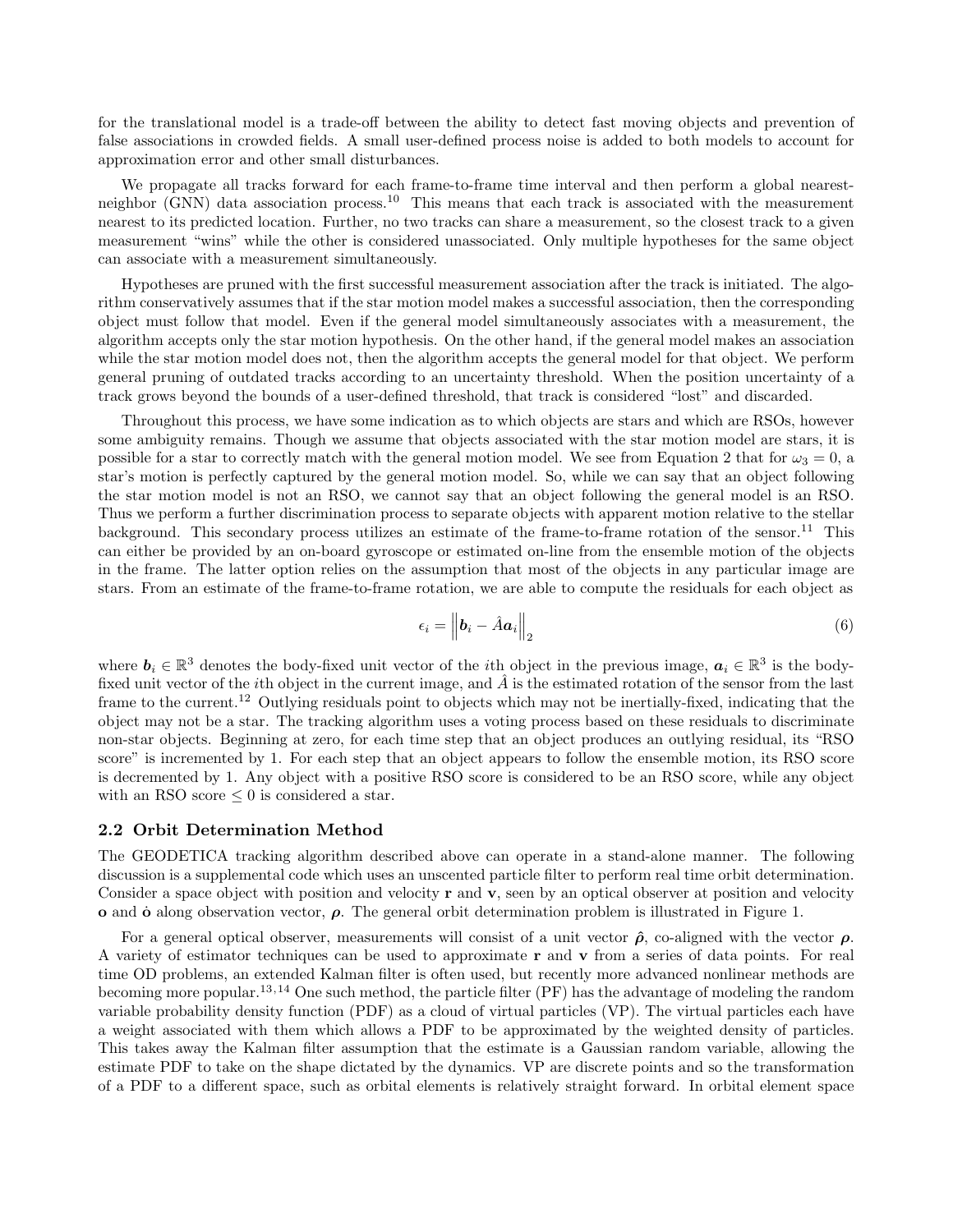

Figure 1. Setup of general observer problem.

specifically, the estimate PDF exhibits highly non-Gaussian properties. The disadvantage of using a PF is that the implementation requires creation of thousands of VP each of which must be propagated through the dynamics being used. The number of required VP is dependent on the dimensionality of the problem. This problem is refered to as the "Curse of Dimensionality". This makes a PF computationally costly and unattractive for orbit determination applications. However, the discrete nature of a particle filter makes it parallelizable, reducing computational costs. The use of methods such as admissible regions (AR) mitigate the need for large numbers of VPs by allowing for an initial sampling in a two dimensional subspace of  $\mathbb{R}^6$ .<sup>15</sup> These improvements have made PF methods tractable, facilitating their rise in popularity.

For uncorrelated tracks, the initial distribution is created by sampling an admissible region created from the first and second measurements. An admissible region allows a single uncorrelated short arc measurement consisting of the unit vector and its rate,  $[\hat{\rho} \dot{\hat{\rho}}]^T$ , to be used to create a constrained subspace of  $\mathbb{R}^6$ . This subspace is typically modeled with a uniform PDF, assuming that all possible orbits are of equal probability. For applications like a PF, this uniform PDF is sampled, creating the initial cloud of VP.<sup>16</sup> This paper uses an Unscented Particle Filter (UPF), which is a revision to the original PF which includes an internal estimator acting on each particle.

The admissible region will be defined more rigorously here. An optical measurement taken by an observer consists of right ascension, declination, and their corresponding rates. These have a one-to-one and onto transform to the observation unit vector and its rate of change,  $\hat{\rho}$  and  $\hat{\rho}$ , or equivalently two angles and two angle rates. The angular states that can be represented as  $\mathbf{x}_d = [\alpha \ \delta \ \dot{\alpha} \ \dot{\delta}]^T$ . Then, the unknown states can be written as  $\mathbf{x}_u = [\rho \dot{\rho}]^T$ . The full state can then be written as

$$
\mathbf{x}' = \begin{bmatrix} \mathbf{x}_d^T & \mathbf{x}_u^T \end{bmatrix}^T \tag{7}
$$

It is easy to see that a one-to-one and onto mapping, **m**, exists between **x'** and **x**(*t*) =  $[\mathbf{r}^T \ \mathbf{v}^T]^T$ .

$$
\mathbf{x}' = \mathbf{m}(\mathbf{x}; \mathbf{k})\tag{8}
$$

where  $\bf{k}$  is a parameter vector containing  $\bf{o}$  and  $\bf{o}$ . It should be noted that all measurements and representations of orbits discussed here are time dependent but the explicit dependence will not be shown. Also note that x is defined as position and velocity but could also be written as orbital elements or any other full characterization of an orbit. The transform between these two is in essence a reference frame change between geocentric Cartesian frame and the observer-centric spherical frame. This mapping requires knowledge of **o** and **o**<sup>i</sup>, which will be modeled as Gaussian random variable. Uncertainties in observer position, measurement error and timing error can also be taken into account.<sup>17</sup>

The basis of the admissible region is that the unknown parameters,  $x_u$ , can be sampled instead of a full sampling of the state space. An AR is then created by enforcing a series of constraints on  $x_u$  of the form

$$
g_i(\mathbf{x}_d, \mathbf{x}_u; \mathbf{k}, t) \le 0 \tag{9}
$$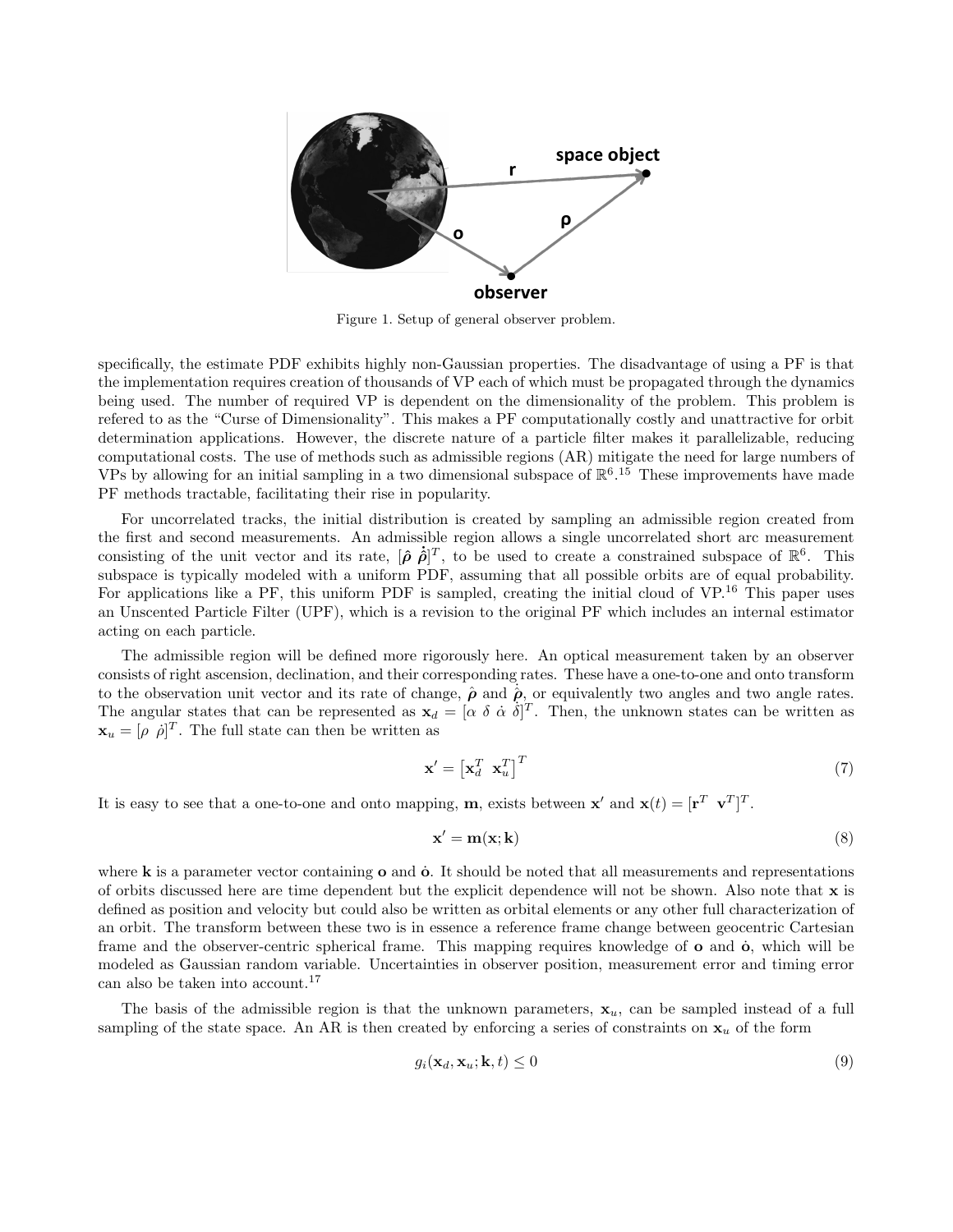The AR is then the space where all hypotheses are true. Next, we define an admissible region set,  $\mathbb{R}_i \in \mathbb{R}^2$ , predicated on  $q_i$ 

$$
A_i := \{ \mathbf{x}_u \mid g_i(\mathbf{x}_d, \mathbf{x}_u; \mathbf{k}, t) \le 0 \}
$$
\n<sup>(10)</sup>

In practice, an admissible region predicated on n constraints is used.

$$
A = \bigcap_{i=1}^{n} A_i \tag{11}
$$

The most commonly used constraints,  $g_i$ , are on orbital energy<sup>18</sup> and minimum radius of periapse<sup>19</sup> and omit hyperbolic and ballistic trajectories respectively. In practice, this gives a set in  $\mathbb{R} \in \mathbb{R}^2$  which defines all orbits which are consistent with the single measurement obtained. The practical use of an admissible region is the ability to use it as a prior distribution for a variety of filters and methods.  $\mathcal{R}$  is sampled through some methodology which could include but is not limited to random sampling, some predetermined grid, Delauney triangulation, or Gaussian mixture models. In general, an even spacing of points within the AR is desirable.<sup>20,15</sup> As mentioned, these samples will become the initial distribution of VP for the particle filter.

The following will begin the discussion of the particle filter. In,<sup>21</sup> the Unscented Particle Filter (UPF) is developed and proposed as a better suited method for non-linear systems. The UPF represents each VP as a Gaussian random variable instead a just a particle. This requires the propagation of covariance for each particle which is done with the unscented transform. This transformation models a Gaussian random variable by choosing  $1 + 2N$  "Sigma Points".<sup>22</sup> These points can be propagated through any mapping. Third order accuracy is obtained by this estimators for Gaussian inputs. Computationally, the UKF requires that each sigma point for each VP be propagated forward for each time step giving an increase of  $1 + 2N$  computational cost. Typical covariance propagation requires a costly Jacobian calculation at each time step, so use of the unscented transformation is justified. The UPF is used over a standard PF for its better modeling of non Gaussian distributions and naturally parallelizable construction.

The UPF is initialized with VP from an admissible region with the  $k^{th}$  particle having an associated weight,  $w_i$ . Particle weights can be thought of as the statistical likelihood that a particle is "correct" and allow the PDF to be modeled as a weighted particle density rather than just particle density. The weights should always be normalized such that they sum to 1. For each iteration of the particle filter, the following occurs. A new measurement at a time  $t_k$  is obtained. Each particle is then run through one iteration of an unscented Kalman filter<sup>21</sup> using this new measurement to update, giving an updated state  $x_i(t_k)$ . The updated VP are mapped to the measurement space via a measurement function  $y = h(x(t_k)) + \epsilon$  and are then compared to the measurement via a multivariate Gaussian distribution. The weight of each particle is then updated as the product of the previous weight and the new probability. This allows time history to be incorporated into the weights.

$$
p(\mathbf{z}(t_k)|\mathbf{x}_i(t_k)) = \frac{1}{\sqrt{(2\pi)^l |\mathbf{P}_i(t_k)|)}} \exp\left(-\frac{1}{2}(h(\mathbf{x}_i(t_k)) - \mathbf{z}(t_k))\mathbf{P}_i^{-1}(t_k)(h(\mathbf{x}_i(t_k)) - \mathbf{z}(t_k))^T\right)
$$
(12)

$$
\mathbf{P}_i(t_k) = \mathbf{R}(t_k) + \mathbf{H}(\mathbf{P}_i(t_k))
$$
\n(13)

$$
w_i(t_k) = w_i(t_{k-1})p(\mathbf{z}(t_k)|\mathbf{x}_i(t_k))
$$
\n(14)

where the measurement has l dimensions,  $\mathbf{x}_i(t_k)$  is the  $i^{th}$  VP at time step k,  $\mathbf{z}(t_k)$  is the new measurement at timestep k,  $\mathbf{R}(t_k)$  is the measurement noise covariance at time step k,  $\mathbf{P}_i(t_k)$  is the covariance of a the i<sup>th</sup> VP, and  $w_k^i$  is the weight assigned to the  $i^{th}$  particle at time step k.  $\mathbf{H}(\mathbf{P}_i(t_k))$  is a mapping of the covariance of a VP to the measurement space and can be done with the unscented transform. The weights are then re-normalized such that the total distribution sums to 1.

VP deleting and resampling occur next. A threshold is set to determine which particles to delete. When  $w_k^i$   $\langle w_{min}$  is satisfied, a particle is deleted. The threshold is highly dependent on the desired distribution size; larger distributions require lower thresholds. Resampling occurs when the number of particles falls below a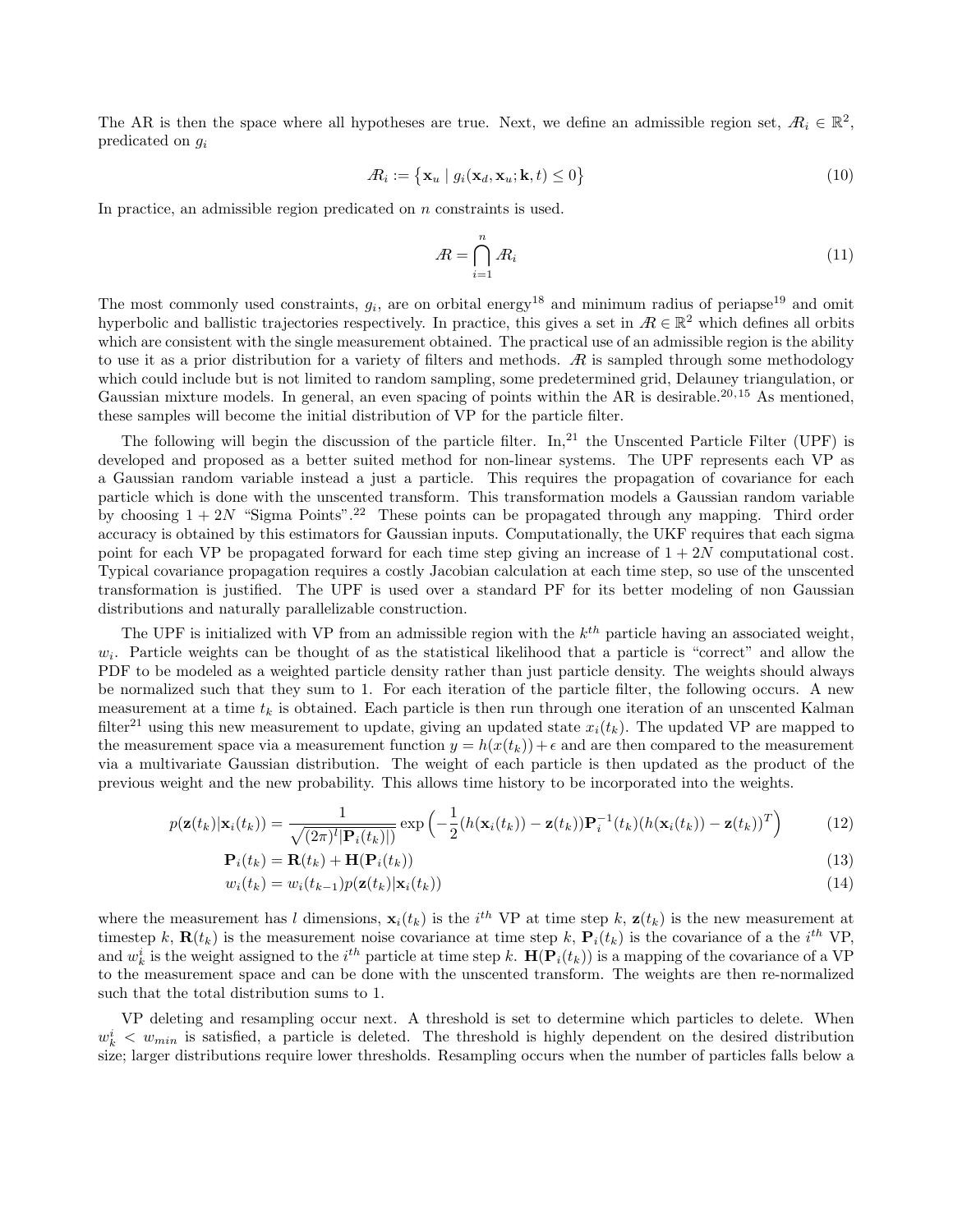certain threshold at which point it is considered too few particles to accurately represent the distribution. Each particle is resampled based on the following

$$
N_i(t_k) = \frac{w_i(t_k)}{C} \tag{15}
$$

where  $N_i(t_k)$  is the number of new VP to be sampled from the  $i^{th}$  parent VP, and C is some given threshold based on the size of the desired distribution.  $N_i$  is rounded down, and  $N_i$  new VP are sampled from the Gaussian distribution of the  $i^{th}$  VP. Note that this assures that no current VP is deleted but instead only new VP are created. Finally, the weights  $w_{i+1}(t_k)...w_{i+N_i}(t_k)$  of the newly sampled VP are re-normalized based on the parent VP weight,  $w_i w_{i+1}(t_k)$ , by making each VP weight the following

$$
w_i(t_k) = \frac{w_i(t_k)}{N_i + 1} \tag{16}
$$

where  $\hat{i}$  are the indexes for only the VP sampled from  $w_i(t_k)$ , including  $w_i(t_k)$  itself.

Ultimately, the output of the particle filter is a cloud of Gaussian random variables which can represented via the unscented transformation in any well defined representation of orbits. How to use these VP is a matter of preference, as normal statistical measures such as mean and variance may not be useful.

#### 2.3 Sensor Feedback

The GEODETICA process and the orbit determination routine are two typically disparate processes. Here, we combine them on-line to produce a more robust algorithm. Figure 2 contains a visual representation of the feedback algorithm. The sensor feedback process begins with the GEODETICA point tracking process. Initially, the algorithm detects an object and begins tracking it frame-to-frame. After sufficient measurements have been taken to confidently (by a user-defined threshold) classify the object as an RSO, the algorithm passes RA, DEC, and rate data to the orbit determination process. The orbit determination process then primes a particle filter as described in the previous section. This particle filter data is stored in the track data for that particular object and updated as additional measurements are made. This orbital knowledge allows us to predict the appearance of the object in successive frames, enabling the use of a matched filter to make detections even when the SNR of the object decreases significantly.



Figure 2. Control loop for matched filter sensor feedback.

It should be noted that these results do not require a particle filter to obtain orbital estimates, only online orbital knowledge. Sensor feedback is performed with a matched filter (MF). Matched filtering originates in image processing and signal processing as a general method for processing signals to allow low SNR detections. The original formulation dates back to the 1960s as a way to detect a signal in a high noise environment.<sup>23</sup> It was then adapted to general image processing and moving target detection.<sup>24</sup>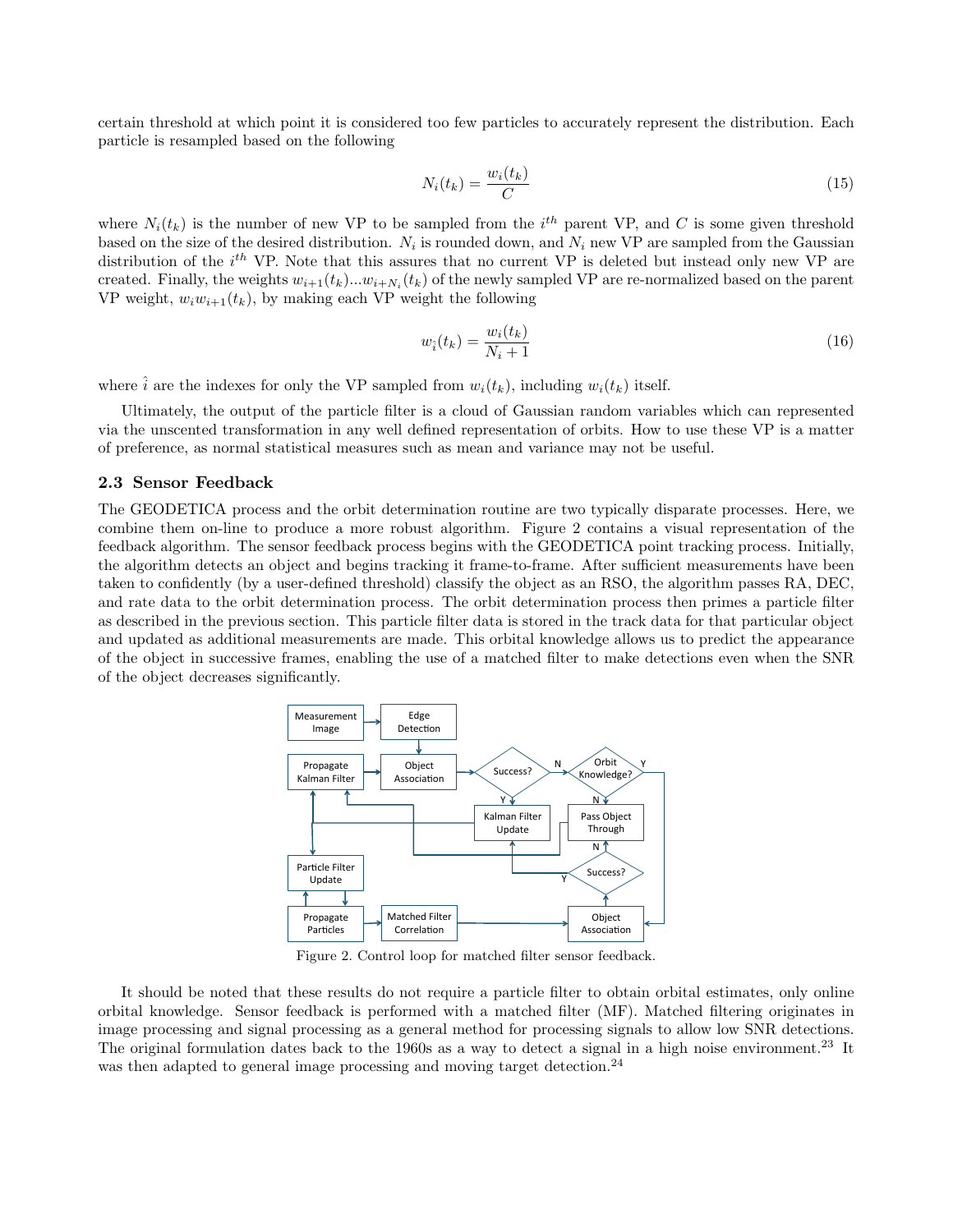First, define a measurement as  $\mathbf{Y}(t_1, t_0) \in \mathcal{Y} \subset \mathbb{R}^{d_1, d_2}$  which is a matrix in the case to be observed, but could in a more general derivation be of a variety of forms.  $\mathbf{Y}(t_1, t_0)$  can be thought as a matrix of the pixel counts from a measurement made by an optical sensor with  $(t_1, t_0)$  representing the beginning and end time of the observer exposure.  $\mathbf{Y}(t_1, t_0)$  is composed of a signal of interest  $\mathbf{S}(t_1, t_0) \in \mathcal{Y}$  and a Gaussian white noise signal as  $\mathbf{W}(t_1, t_0) \in \mathcal{Y}$  as shown in Equation 17.  $\mathbf{S}(t_1, t_0)$  is the pixel photon counts directly from the SO, while  $\mathbf{W}(t_1, t_0)$ is the pixel photon counts from a combination of sensor noise and other objects in the sky. The MF is predicated on a template  $\mathbf{S}_0(t_1, t_0) \in \mathcal{T}$ , which is typically an approximation of the signal contained in  $\mathbf{S}(t_1, t_0)$ .  $\mathbf{S}_0(t_1, t_0)$ is a smaller or equal dimension matrix than  $S(t_1, t_0)$ , that is  $\mathcal{T} \subset \mathcal{Y}$ , due to the fact that the signal of interest does not always span the entire optical frame. It should be noted that  $S_0(t_1, t_0)$  is not always a function of the exposure time, but could be predicated on any number of factors. Typically though, for optical observation, the signal is dependent of the timing on the exposure making  $S_0(t_1, t_0)$ . A matched filter can then be defined as a mapping  $f_{MF}: \mathcal{Y} \times \mathcal{T} \rightarrow \mathcal{Y}$ , shown in Equation 18.

$$
\mathbf{Y}(t_1, t_0) = \mathbf{S}(t_1, t_0) + \mathbf{W}(t_1, t_0)
$$
\n(17)

$$
\mathbf{Y}'(t_1, t_0) = f_{MF}(\mathbf{Y}(t_1, t_0), \mathbf{S}_0(t_1, t_0))
$$
\n(18)

In practice, the function  $f_{MF}$  is a correlation of  $\mathbf{S}_0(t_1, t_0)$  centered on every pixel in  $\mathbf{Y}(t_1, t_0)$  resulting in  ${\bf Y}'(t_1,t_0)$ . The SNR of  ${\bf Y}(t_1,t_0)$  and  ${\bf Y}'(t_1,t_0)$  at a certain coordinate **z** are defined as:

$$
SNR_{Y,z} = \frac{\mathbb{E}[\mathbf{Y}(\mathbf{z},t)]^2}{\mathbb{E}[(\mathbf{Y}(\mathbf{z},t) - \mathbb{E}[\mathbf{Y}(\mathbf{z},t)])^2]}
$$
(19)

$$
SNR_{Y',z} = \frac{\mathbb{E}[\mathbf{Y}'(\mathbf{z},t)]^2}{\mathbb{E}[(\mathbf{Y}'(\mathbf{z},t) - \mathbb{E}[\mathbf{Y}'(\mathbf{z},t)])^2]}
$$
(20)

From here on the dependence on exposure time,  $(t_1, t_0)$ , will be assumed. It has been shown that the correlationbased filter which is predicated on an accurate template at the correct coordinate, will produce an optimal SNR gain  $K_{SNR} = SNR_{Y',z}/SNR_{Y,z}$ <sup>25</sup> This problem is solved and built into MATLAB, making implementation of a MF simple. A good discussion of this with respect to optical systems is presented by Dragovic.<sup>26</sup> The utility of the MF is enabling low SNR measurements in  $Y(s)$  to be used if the signal shape is known.

Previous work has shown the utility of an orbital mechanics based MF.<sup>4</sup> Assume there exists a representative hypothesis orbit of a SO,  $\mathbf{x}(t)$  is a given frame. This hypothesis can then be mapped to the measurement frame of the relevant observer. This distribution can also be mapped forward in time using the known flow function, or integration the orbit.

By varying  $t, \mathbf{x}(t)$  can be mapped over the integration time of the observer. A hypothesis with such a mapping forms an arc  $A$ ,

$$
A = \{r \in \mathbb{R}^3 : r = \phi_r(t, t_0, \mathbf{x}(t_0)), t \in [t_0, t_f]\}\
$$
\n(21)

where  $\phi_r$  is a truncated version of  $\phi$ , providing only position. Similarly,  $A_m$  can be defined as an arc through the measurement frame,

$$
A_m = \{x_m \in \mathbb{R}^2 : x_m = \mathbf{m}_i(\phi_r(t, t_0, \mathbf{x}(t_0))), t \in [t_0, t_f]\}\tag{22}
$$

This arc,  $A_m$  can be discretized and mapped into pixels forming an arc through an image, creating a template  $S_0(t)$ . The Collinearity equations or another sensor model can be used to map a point or arc in space into an optical sensor image frame.<sup>27</sup> This process allows the simulation of a measurement image, which can be used as  $\mathbf{S}_0(t)$ .

The matched filter allows us to make detections which would typically be dropped by a tracking algorithm. The algorithm uses the standard GEODETICA tracking algorithm as the default mode. When the tracking algorithm fails to find an object in a new frame, and some orbital knowledge is available, a MF is attempted. The mean orbital estimate from the particle filter is propagated forward and used to create a template. The MF scans the entire image with the template and attempts to find correlation peaks. These correlation peaks are treated in the same fashion as the edge detector results; if a peak is found close to the predicted object location, it is used to update the Kalman filter. This methodology does not rely on the MF to make detections but rather falls back on it, enabling detections that would otherwise be impossible.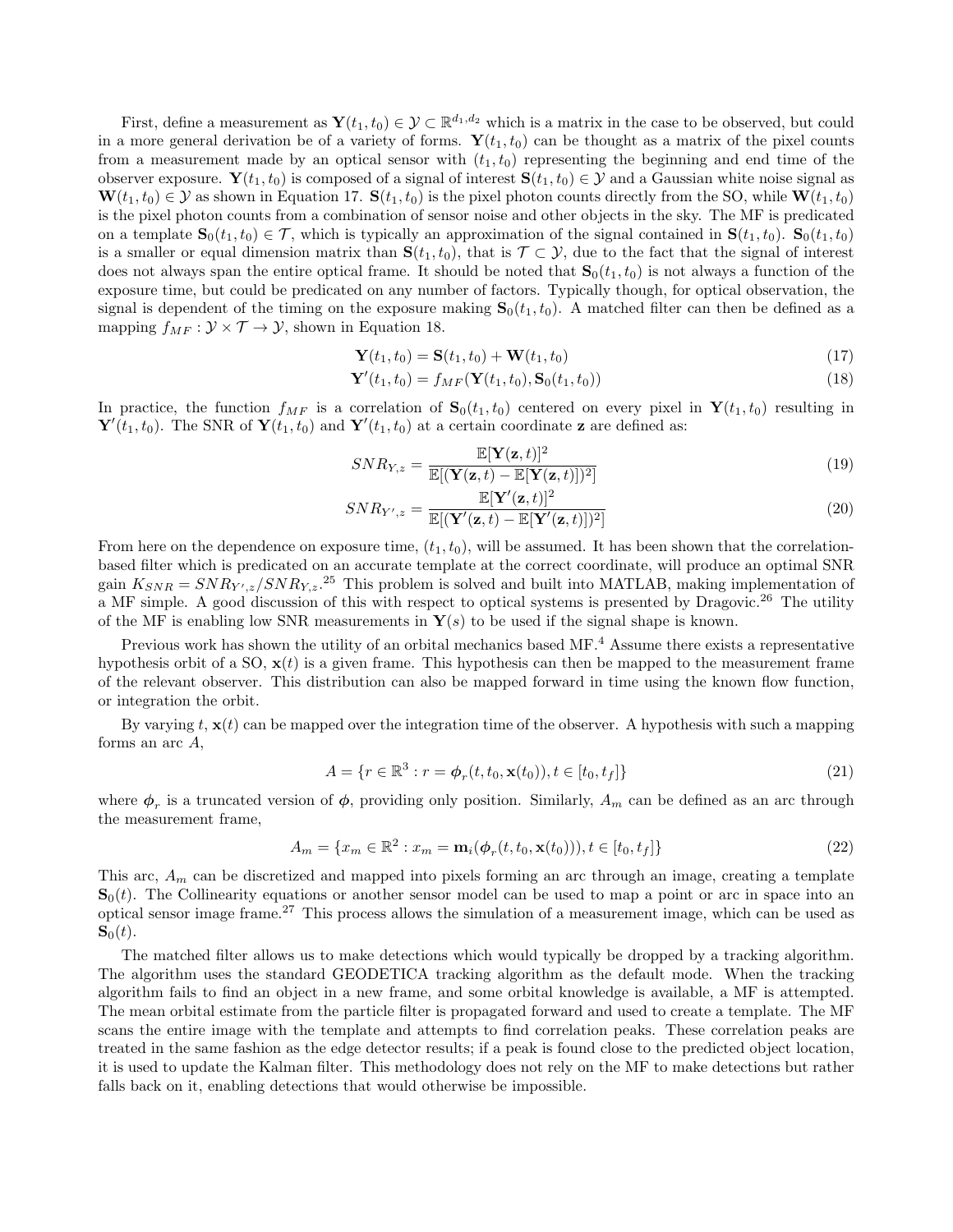#### 3. SIMULATED SCENARIOS

Now we will demonstrate the benefits of the proposed algorithm in three potential use cases. In the first section we demonstrate that, with the proposed algorithm, we are capable of generating preliminary orbit estimates on-line, at the sensor level. Further, these estimates allow us to make in increased number of detections. In Section 3.2, we present a scenario where the observed object is tumbling and has a dynamically varying visible magnitude. In the simulated case, the point tracking algorithm alone will fail when the RSO intensity falls below its detection threshold. We will show that a matched filter built from the on-line orbit estimate allows us to detect and track the object despite its widely varying signal to noise ratio (SNR). In the final use case, in Section 3.3, we examine the possibility of generating initial orbital knowledge from a high-quality sensor and then "handing off" to a lower quality sensor. We will show that the matched filter process allows us to detect much dimmer objects in the low quality sensor, freeing up more sensitive equipment for other targets.

In the following examples we will use a resident space object with the orbital parameters shown in Table 1. The spacecraft is in a medium-Earth, near-circular orbit.

| RSO Orbital Elements |                    |
|----------------------|--------------------|
| Semimajor Axis       | $9000 \mathrm{km}$ |
| Eccentricity         | 0.01               |
| Inclination          | $30^\circ$         |

Table 1. Orbit parameters for all simulated scenarios.

We also maintain consistent optical system parameters for each of the simulations discussed below. These parameters are shown in Table 2. The Tycho-2 star catalog provided a simulated star field.<sup>28</sup> The density of the catalog led to the choice of a 2◦ field of view to ensure that sufficient star signals were contained in each frame.

| Optical System |                  |
|----------------|------------------|
| Field of View  | $2^{\circ}$      |
| Focal Length   | $293 \text{ mm}$ |
| Pixel Pitch    | $20 \mu m$       |
| Resolution     | 512 pixels       |

Table 2. Optical system parameters for all simulated scenarios.

### 3.1 Typical Tracking Case

In this section, we outline a simple operating scenario where the main GEODETICA code tracks an object frameto-frame while the orbit determination component produces an on-line estimate of the orbital elements. For the purposes of this paper we focus on the detection rates of the standard method compared with our augmented method. In this first scenario, we initialize an object with the orbital parameters shown in Table 1. The optical system follows the spacecraft with sequential step-stare maneuvers, producing a streak near the center of the image in each frame. As the spacecraft approaches, its apparent motion increases. This causes the streak to elongate, reducing it signal-to-noise ratio (SNR). This SNR behavior is plotted as the solid black line in Figure 3. The background shading in Figure 3 highlights the types of detections that were made at each time step. Light gray columns indicate that the detection made at that time step was from the "standard" detection method, which refers to the edge detection method described in Section 2.1. Dark gray columns indicate a detection provided by the matched filter process explained in Section 2.3. Recall that matched filter detections are only used when the standard process fails to produce a measurement. White columns indicate that no detection was made by either the standard or the matched filter process during that time step.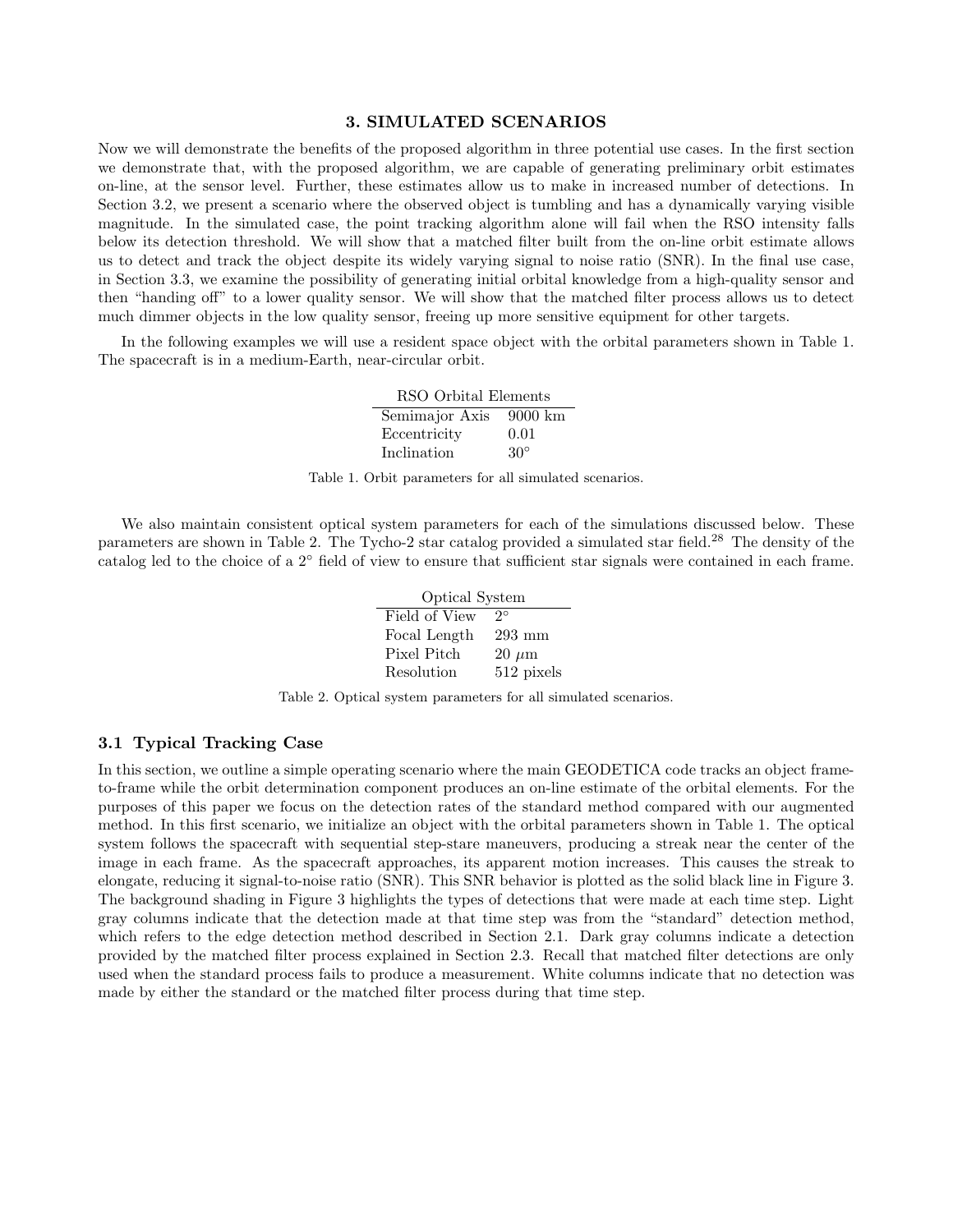

Figure 3. RSO signal-to-noise ratio and detection method.

We see that, for the most part, the standard detection process is able to detect and track the object through the imagery. In some cases the object may overlap with another celestial object or become otherwise corrupted do to image noise. An example of an overlapping signal event is shown in Figure 4. In these cases, the matched filter detection process supplements the algorithm to make the detection. Each matched filter detection in Figure 3 corresponds to a measurement that otherwise would have been missed by the standard process.



Figure 4. Example of an observation corrupted by overlapping signals.

In Figure 5 we examine the localization performance of the two processes. This plot shows the localization error of each measurement, in pixels, for both standard and matched filter detections. As in the previous plot, the background shading for a particular time step indicates which detection process provided the measurement. Localization error is computed from the true RSO position at the midpoint of the image integration time as projected into the image plane. This provides a set of image  $(x, y)$  coordinates that coincide with the ideal centroid of the overall streaked signal. Localization error is presented as the Euclidean distance of the measurement from the truth. We see that the largest sources of error are the three missed detections, where the algorithm is forced to propagate based on prior knowledge. Average error is on the order of 1 pixel, however a slight increase is apparent as the SNR of the signal decreases over time. One matched filter detection produces an outlying measurement, however the remaining produce similar localization accuracy to the standard process.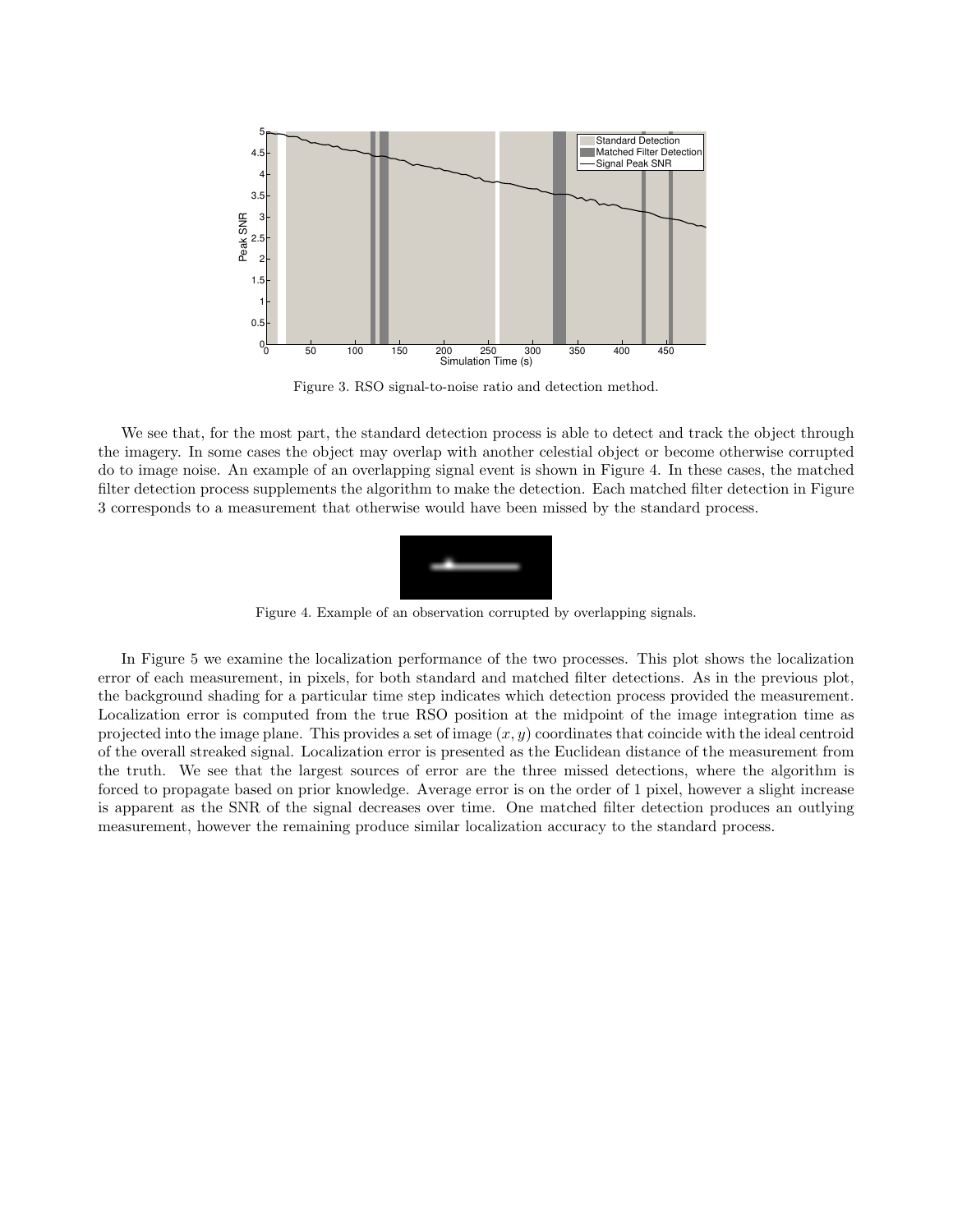

Figure 5. Pixel localization error and detection method.

## 3.2 Tracking a Rotating Object

Now we consider a scenario where the benefits of the augmented algorithm are more apparent. In this case, we have an RSO with dynamically varying brightness. This is modeled as a sinusoidally-varying visible magnitude,  $M_v$ , given by the relation

$$
M_v(t) = M_v(0) + A \cos \omega t
$$
  
= 7.2 - cos (0.0077t) (23)

which represents the photometric behavior of a spin-stabilized spacecraft. The spacecraft is initially a magnitude 7.2 object, varying with a range of  $\pm 1$  and a period of approximately 130 seconds. As in the previous example, a ground-based observer tracks the object with sequential step-stare maneuvers, creating a streak in the center of each image. The peak SNR profile for this case is shown in Figure 6.



Figure 6. RSO signal-to-noise ratio and detections method.

We see that the standard detection method loses the object prior to initiation of the particle filter. In the first several time steps, the GEODETICA algorithm works to track the object and successfully classify it as an RSO. The first SNR minimum occurs after the object has been detected, but before the particle filter has been generated. Since there is no associated orbital knowledge for the object, a failure in the standard detection method means that no detection is made for that time step. For subsequent dips in SNR, the matched filter generated from the particle filter successfully augments the standard method. We also observe a similar linear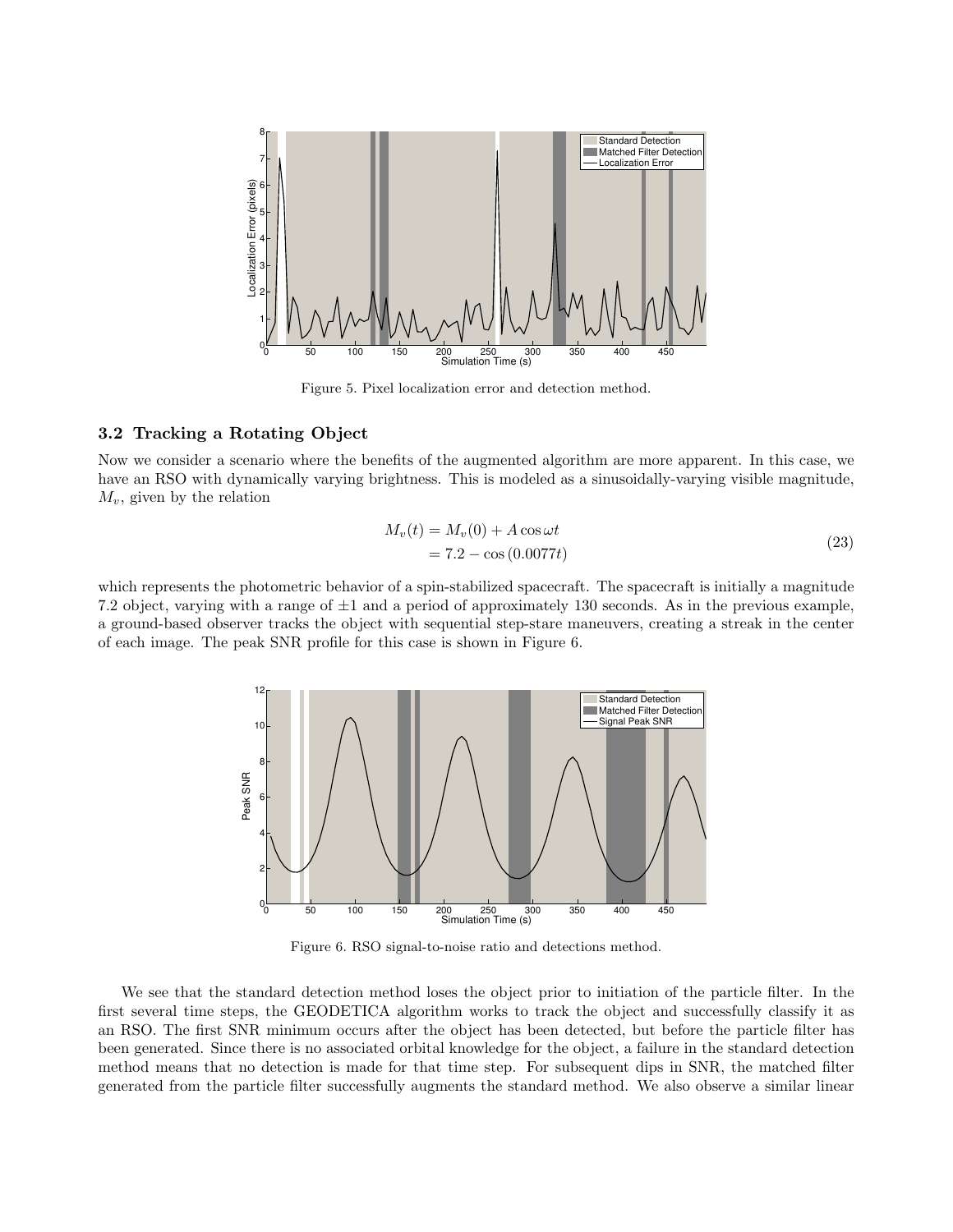decrease in peak SNR as in the previous example – as the object approaches the observer, its apparent motion increases and the resulting streak lengthens. This effectively spreads the finite signal over a larger pixel area, reducing the signal strength in any particular pixel. As the simulation time advances, each subsequent drop is SNR is more pronounced, requiring the matched filter process to pick up more detections with each cycle.

The localization error for this case is shown in Figure 7. As before, localization error is measured as the Euclidean distance of the measured centroid from the true centroid. We see an average localization error of approximately 1.5 pixels, with the peak error corresponding to a missed detection at  $t = 45$  s. The important thing to note in Figure 7 is that both methods produce a measurement of similar precision. Thus the augmented method enables us to accurately observe a spinning space object with widely varying SNR. All measurements made by the matched filter process correspond to detections that would have otherwise been missed with a standard tracking algorithm alone.



Figure 7. Pixel localization error and detection method.

### 3.3 Noisy Sensor Hand-Off

In the final example we consider a "step input" to the sensor noise, where the noise increases drastically halfway through the simulation time. This scenario is intended to represent a process where a high-fidelity sensor tracks an object to a desired certainty and then "hands off" to a lower-fidelity sensor, however a similar case occurs when an observed object initially passes into eclipse. We model this with two identical optical systems with different noise properties. The first system is assumed to contain a low-noise CCD while the secondary sensor utilizes a much lower quality CCD. In this simulation, the object undergoes approximately a 70% drop in SNR from the high-quality sensor to the low-quality. The peak SNR profile for the simulation is shown in Figure 8. We see that the algorithm tracks the object with the standard method throughout the first 145 seconds of the simulation. At the 150 second mark the SNR drops from approximately 7.7 to 2.4. After this drop, the standard method fails to make any detections and the matched filter process takes over entirely for the rest of the simulation.

The localization performance for this scenario is seen in Figure 9. It is apparent that there is some increase in the variance of our estimates with the matched filter process, due in part to the low SNR of the signal. The average error increases from approximately 1 pixel in the first 150 seconds to 1.5 pixels in the last 150 seconds. The important thing to note here is that, despite the reduction in precision, we are able to make measurements of an object that would not otherwise be possible. This potentially allows us to free up low-noise sensors for higher-priority targets, while lower priority ones are passed off to a lower-fidelity sensor.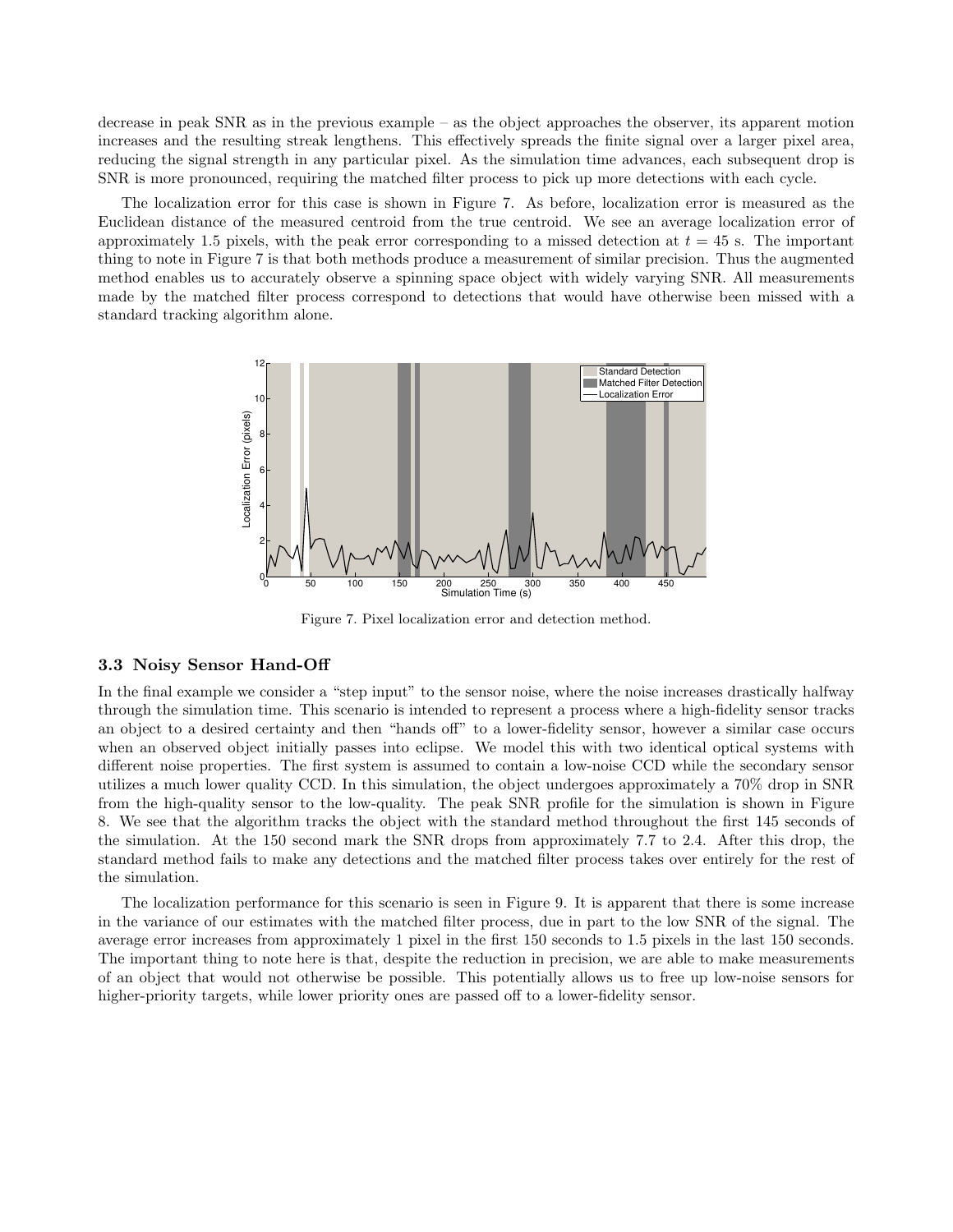

Figure 8. RSO signal-to-noise ratio and detection method.



Figure 9. Pixel localization error and detection method.

### 4. CONCLUSIONS

In this paper we have presented a robust method for processing optical imagery for SSA. The algorithm is broken down into two components: a linearized point tracking method and an on-line orbit determination routine. The first component is capable of tracking sufficiently bright objects frame-to-frame. These measurements are reported to the orbit determination routine, which then generates an estimate of the orbital parameters. Once some orbital knowledge has been generated, it is possible to leverage that knowledge in order to produce a more sensitive detector. With this knowledge we can predict what the object will look like in successive frames and invoke a matched filter process, enabling detection of objects at a much lower SNR.

We have shown that this algorithm is robust to spontaneous signal corruption, dynamically-varying visible magnitudes, and rapid decreases in SNR. In each of these cases the matched filter process supplemented the standard procedure, filling in detections where the standard method failed. The algorithm provided an increased number of detections for all cases. Thus we have shown that we can benefit from processing data and providing real-time feedback between tracking and orbit determination processes at the sensor level.

This work immediately motivates incorporation of closed loop feedback into the RSO tracking problem. With on-line orbit determination, sensor-level tracking can be mtaintained over long periods without new measurements. Complex hand-offs are another avenue of future work. With on-line orbit determination, passing off tracks to geometrically diverse observers can easily be explored. Another topic of interest is passing off matched filter templates to geometrically diverse sensors. There are a number of interesting topics in matched filtering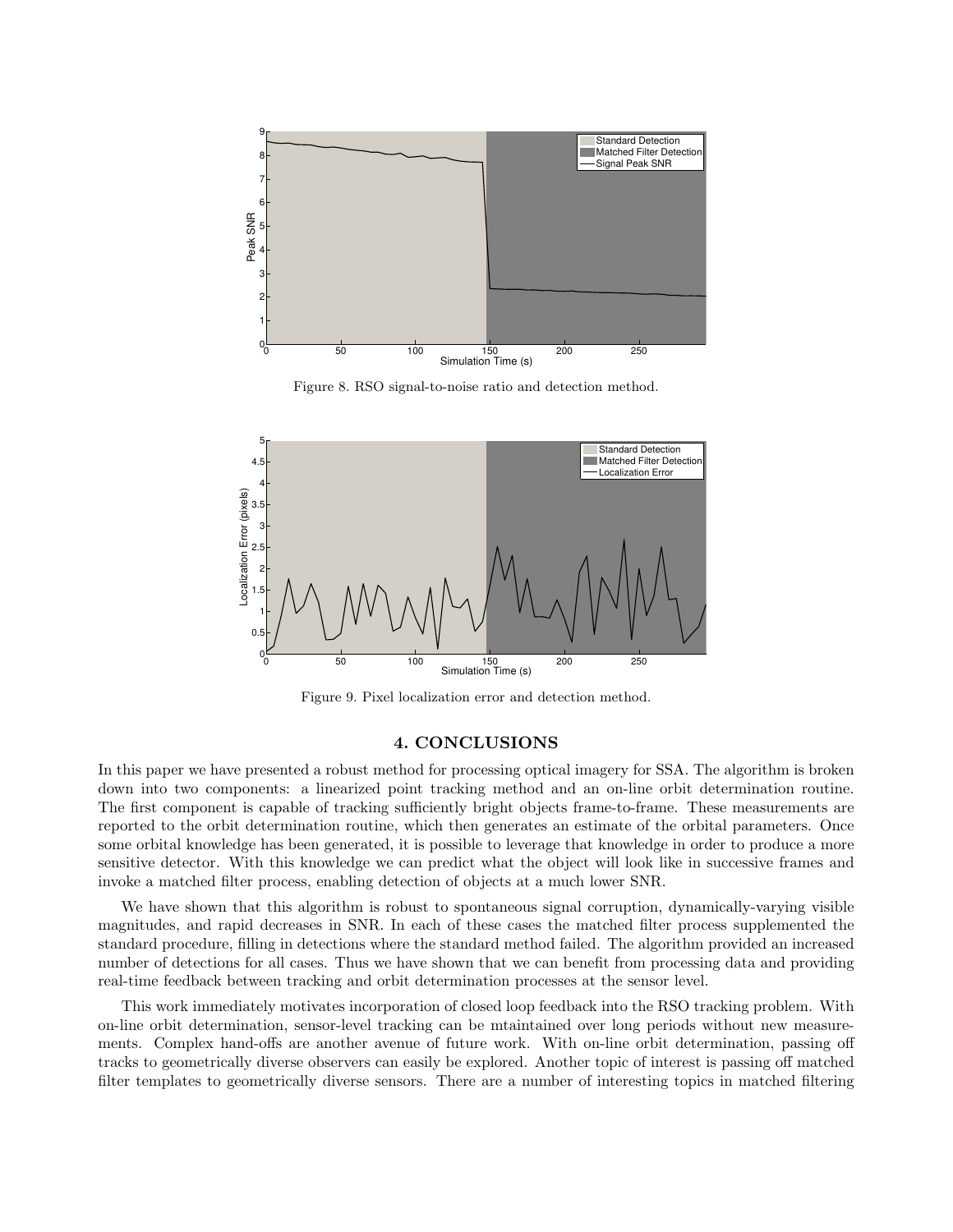such as the exploration of methodologies for using a matched filter with a large prior distribution. Modeling, estimating, and exploiting attitude dynamics should enable a more sophisticated matched filter.

#### REFERENCES

- 1. Donald Rumsfeld, D Andrews, R Davis, H Estes, R Fogleman, J Garner, W Graham, C Horner, D Jeremiah, T Moorman, et al. Report of the commission to assess united states national security space management and organization. Technical report, 2001.
- 2. T. S. Kelso. Celestrak. Available: http://www.celestrak.com/SpaceTrack/.
- 3. Robert S Caprari. Generalized matched filters and univariate neyman-pearson detectors for image target detection. Information Theory, IEEE Transactions on, 46(5):1932–1937, 2000.
- 4. Timothy S. Murphy, Brien Flewelling, and Marcus J Holzinger. Particle and matched filtering using admissible regions. In AAS/AIAA Space Flight Mechanics Meeting, 2015.
- 5. C. Harris and M. Stephens. A combined corner and edge detector. In Proceedings of the 4th Alvey Vision Conference, pages 147–151, 1988.
- 6. Peter Kovesi. Phase congruency detects corners and edges. The australian pattern recognition society conference: DICTA 2003, 2003.
- 7. D. Mortari, C. Bruccoleri, S. La Rosa, and J. L. Junkins. CCD data processing improvements. In International Conference on Dynamics and Control of Systems and Structures in Space, 2002.
- 8. J. Crassidis and J. Junkins. Optimal Estimation of Dynamic Systems. CRC Press, 2nd edition, 2012.
- 9. M. A. C. Perryman et al. The HIPPARCOS Catalogue. Astronomy and Astrophysics, 323:L49–L52, July 1997.
- 10. Samuel S. Blackman. Multiple hypothesis tracking for multiple target tracking. IEEE Aerospace and Electronic Systems Magazine, (January), 2004.
- 11. D. Mortari, F. Markley, and P. Singla. An optimal linear attitude estimator. Journal of Guidance, Control, and Dynamics, 30(6):1619–1627, 2007.
- 12. G. Wahba. Problem 65—1: A least squares estimate of spacecraft attitude. SIAM Review, 7(3):409, July 1965.
- 13. Kumar Vishwajeet, Puneet Singla, and Moriba Jah. Nonlinear uncertainty propagation for perturbed twobody orbits. Journal of Guidance, Control, and Dynamics, pages 1–11, 2014.
- 14. Kyle J DeMars and Moriba K Jah. Probabilistic initial orbit determination using gaussian mixture models. Journal of Guidance, Control, and Dynamics, 36(5):1324–1335, 2013.
- 15. Kyle J DeMars, Moriba K Jah, and Paul W Schumacher. Initial orbit determination using short-arc angle and angle rate data. Aerospace and Electronic Systems, IEEE Transactions on, 48(3):2628–2637, 2012.
- 16. Kohei Fujimoto and Daniel J Scheeres. Applications of the admissible region to space-based observations. Advances in Space Research, 52(4):696–704, 2013.
- 17. Johnny L Worthy III and Marcus J Holzinger. Incorporating uncertainty in admissible regions for uncorrelated detections. In AIAA/AAS Astrodynamics Specialist Conference, 2014.
- 18. Giacomo Tommei, Andrea Milani, and Alessandro Rossi. Orbit determination of space debris: admissible regions. Celestial Mechanics and Dynamical Astronomy, 97(4):289–304, 2007.
- 19. Davide Farnocchia, Giacomo Tommei, Andrea Milani, and Alessandro Rossi. Innovative methods of correlation and orbit determination for space debris. Celestial Mechanics and Dynamical Astronomy, 107(1-2):169–185, 2010.
- 20. Andrea Milani, Giovanni F Gronchi, Mattia de'Michieli Vitturi, and Zoran Knežević. Orbit determination with very short arcs. i admissible regions. Celestial Mechanics and Dynamical Astronomy, 90(1-2):57–85, 2004.
- 21. Rudolph Van Der Merwe, Arnaud Doucet, Nando De Freitas, and Eric Wan. The unscented particle filter. In NIPS, pages 584–590, 2000.
- 22. Eric A Wan and Rudolph Van Der Merwe. The unscented kalman filter for nonlinear estimation. In Adaptive Systems for Signal Processing, Communications, and Control Symposium 2000. AS-SPCC. The IEEE 2000, pages 153–158. IEEE, 2000.